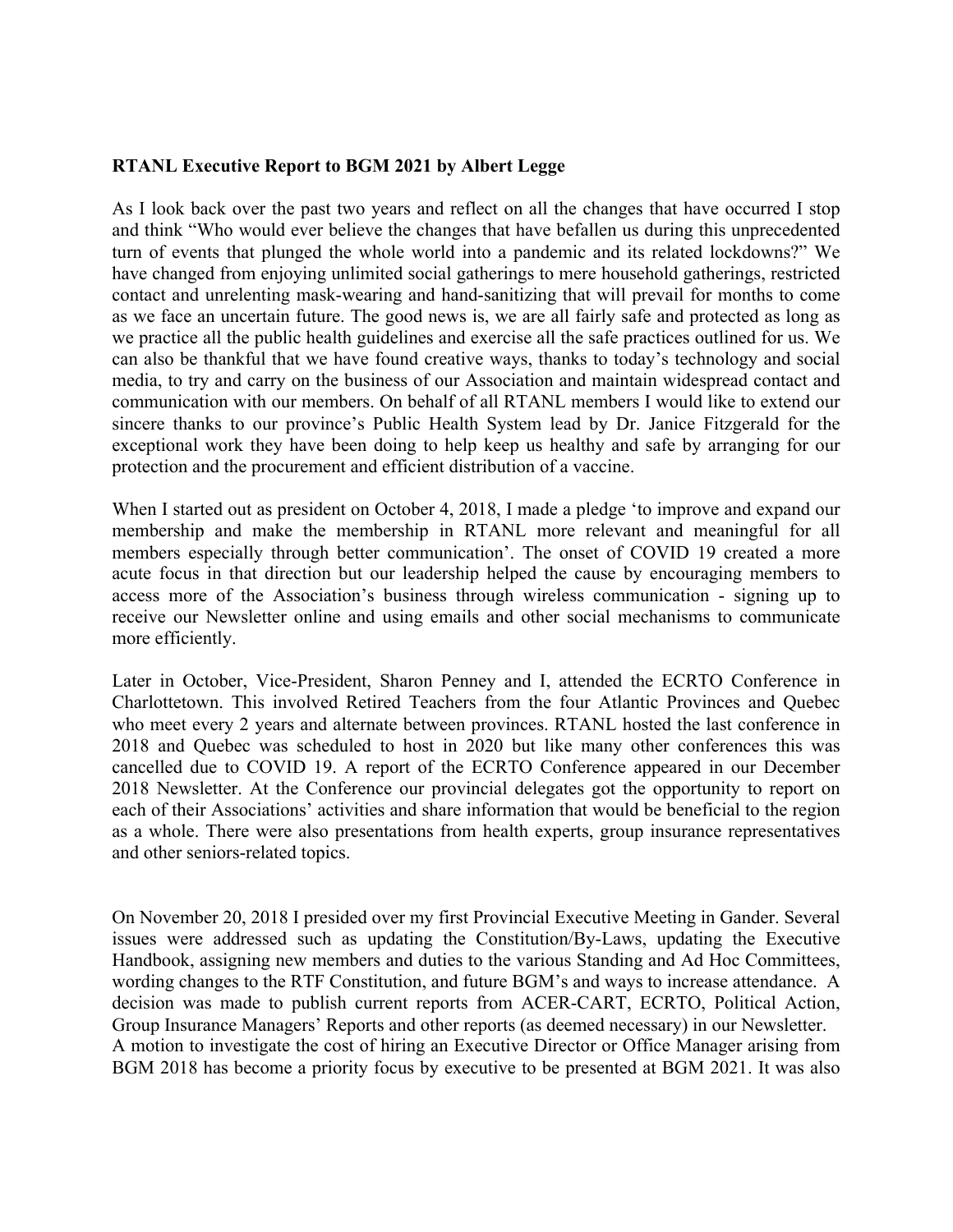decided to place a notice in the Newsletter regarding Driver's License and Registration Renewals being conducted online as no reminders will be issued unless you notify them by email.

Executive also decided to take future meetings, to more remote areas of the province to help Executive Members and Regular Members become better acquainted and help raise the profile of the Association.

In the fall of 2018 through the work of our Boundaries' Committee (later called the Parameter's Committee) we saw the creation of a Regional with the retired teachers in the Clarenville area, encouraged by our Committee led by Beverly Fisher, Deborah Lewis-Clarke and Don Carter. Through the efforts of Linda Thistle and her committee members an executive was formed and members were signed up to form their very own Regional Association as part of Central Division. After several months of collecting memberships, organizing activities and establishing social communication networks, the Clarenville Regional applied to the Provincial Executive to become a Division and at the May 2, 2019 Meeting approval was given for the Regional to become RTANL's 8th Division and they named it the Tri Bay Division. This development saw the growth in their active membership nearly double in the space of a few months and became an example to other divisions in the efficiency of their communication network. Under the leadership of Cathy Bailey-Reid and her energetic executive the new division is destined to prosper and grow.

In January 2019 a slight fee increase (\$0.25 per pay period), which was approved by the 2018 BGM came into effect. This change was necessary due to some declining balances in our finances but with some increased savings due to our Newsletter being published online and some other cost-cutting measures, we were able to keep the increase to a minimum.

On March 27, 2019 I represented RTANL at a Seniors' Round Table hosted by Churence Rogers, MP and Bernadette Jordan, Minister Rural Economic Development. The discussions focused on how government programs can be better utilized to help seniors in rural areas. In my presentation I emphasized how RTANL and ACER-CART were working diligently for such things as better pension protection, universal Pharmacare and better care for seniors who wished to stay in their own homes, as well as better services for Long-Term Care.

During April of 2019, our Table Officers met with the Executive of the Clarenville Regional and assisted them in their efforts to set up their new Division. On April 15, I received a telephone call from Seniors' Minister, Hon. Filomena Tassi. She called to thank me for the great work I was doing advocating on behalf of seniors and pensioners here in our area and throughout the province as well as nationally through our association with ACER-CART.

In April, as part of NLTA's BGM, I attended, by invitation, the NLTA Presidents' Dinner at the Sheraton Hotel on April 24. On April 25, I delivered my address to the BGM on behalf of RTANL and my remarks were well received.

Our Spring Executive Meeting was held at the Vancor Motel in Milltown-Head of Bay D'Espoir from April 30 - May 2 with the main meeting on May 1. Our Executive hosted a luncheon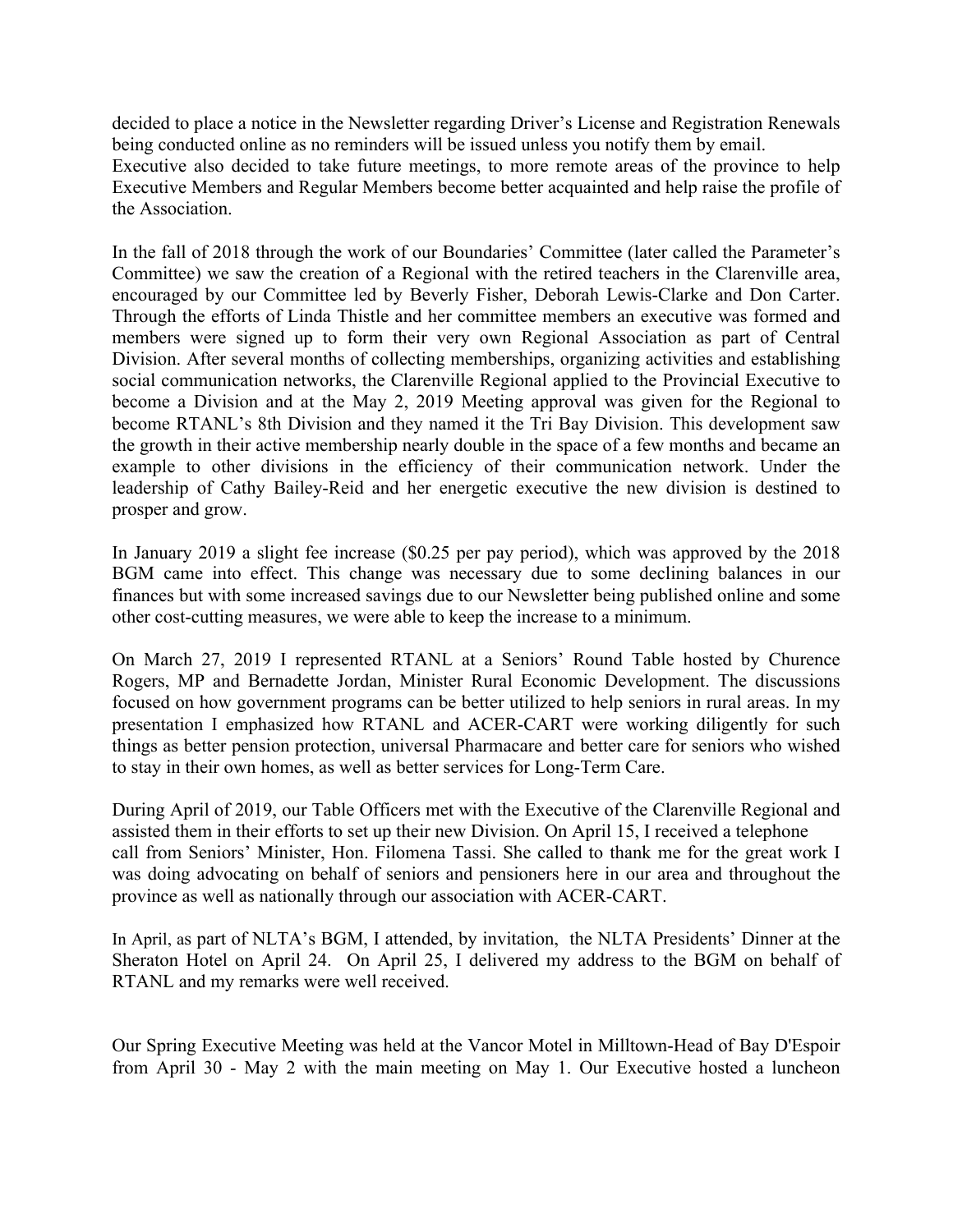"Meet-and-Greet" with members of the Coast Of Bays Division which provided us the opportunity to meet and socialize with their executive and some of their active members.

On June 6-8, 2019 Sharon Penney and I attended the ACER-CART AGM and represented RTANL as director and alternate which is usually an annual event for our association. Besides presentation of our annual reports and the election of the executive some other highlights were as follows: presentation of an e-petition on pension security in the House of Commons; meeting with MP Churence Rogers, MP for Bonavista-Burin-Trinity and Committee Member on the Parliamentary Seniors' Committee; Presentation on Seniors' Issues for the 2019 Federal Election; Presentation by Seniors' Minister, Philomena Tassi; ACER-CART Committee Reports; Presentation by Johnson Insurance on group insurance issues; ACER-CART Priorities for 2019- 2020; Banquet and Presentation of certificates to members who finished their terms of office. We as RTANL delegates were very pleased and honoured to represent our members at this annual event. Reports for the ACER-Cart Presentation and the AGM Report were published in the Newsletter.

On October 15 - 17, 2019 we held our Fall Executive Meeting at Gander. The following is a recap of the meeting. Executive welcomed Member-at-Large, Patricia Parsons as the elected replacement for outgoing Past-President, Doreen Noseworthy whose term of office expired that month. Our Treasurer, Clayton Rice reported that due to some imposed fiscal restraints, and having the RTF Board in the same division, our financial position was slowly improving. This trend should continue as the fee increase continues to take effect. Executive also expressed plans to hold a meet-and-greet with our NLTA counterparts as soon as the opportunity arises. The deadline for Biennial Awards nomination was May 30, 2020. On the political action front, an allcandidates forum was held at the Marine Institute, moderated by Ed Hancock, to question the politicians in attendance on pension security issues and other relevant matters relating to seniors. Tom Kendell reported that existing copies of **Tales Told by Teachers** volumes1 & 2 are declining gradually province-wide. A report on the ACER-CART AGM was presented by Sharon Penney and appeared in the Newsletter. Secretary Don White guided the executive through the process of updating the Executive Handbook. Vice-President Sharon Penney gave a preliminary report on the costs of hiring an executive director, or office manager, as well as renting office space. Sharon agreed to do a presentation for discussion for the May 2020 Executive Meeting and for presentation at BGM 2020. The Group Insurance report by trustee member, Sharon Penney, revealed that the plan was stable and that the Health Premiums would rise due to a steep rise in paramedical claims and the extra costs of more modern drugs known as biologicals. Beverley Fisher reported that everything was going well with the new Tri-Bay Division and that her next assignment was to meet with a group of retired teachers in Stephenville who were interested in forming a Regional there. Executive then felt that there was a need to draw up specific guidelines for forming Regionals and establish time lines for a Regional to transition to a Division. For Divisions and individuals who wished to place information on the website, Executive decided that any requests for items to be placed on the website should be submitted to Secretary, Don White, instead of directly to Michelle LaMarche at NLTA. This would be the accepted procedure and would be announced to all Divisions. For Divisions who inquired about archiving older materials, it was decided to advise all Divisions to maintain financial records for seven years and to keep records of all minutes, including motions, and keep a record of Constitutions and By-Laws. Plans were put in place for BGM 2020 as follows: The theme decided upon was **"Retirement : Setting a New Course".** The Reunion fee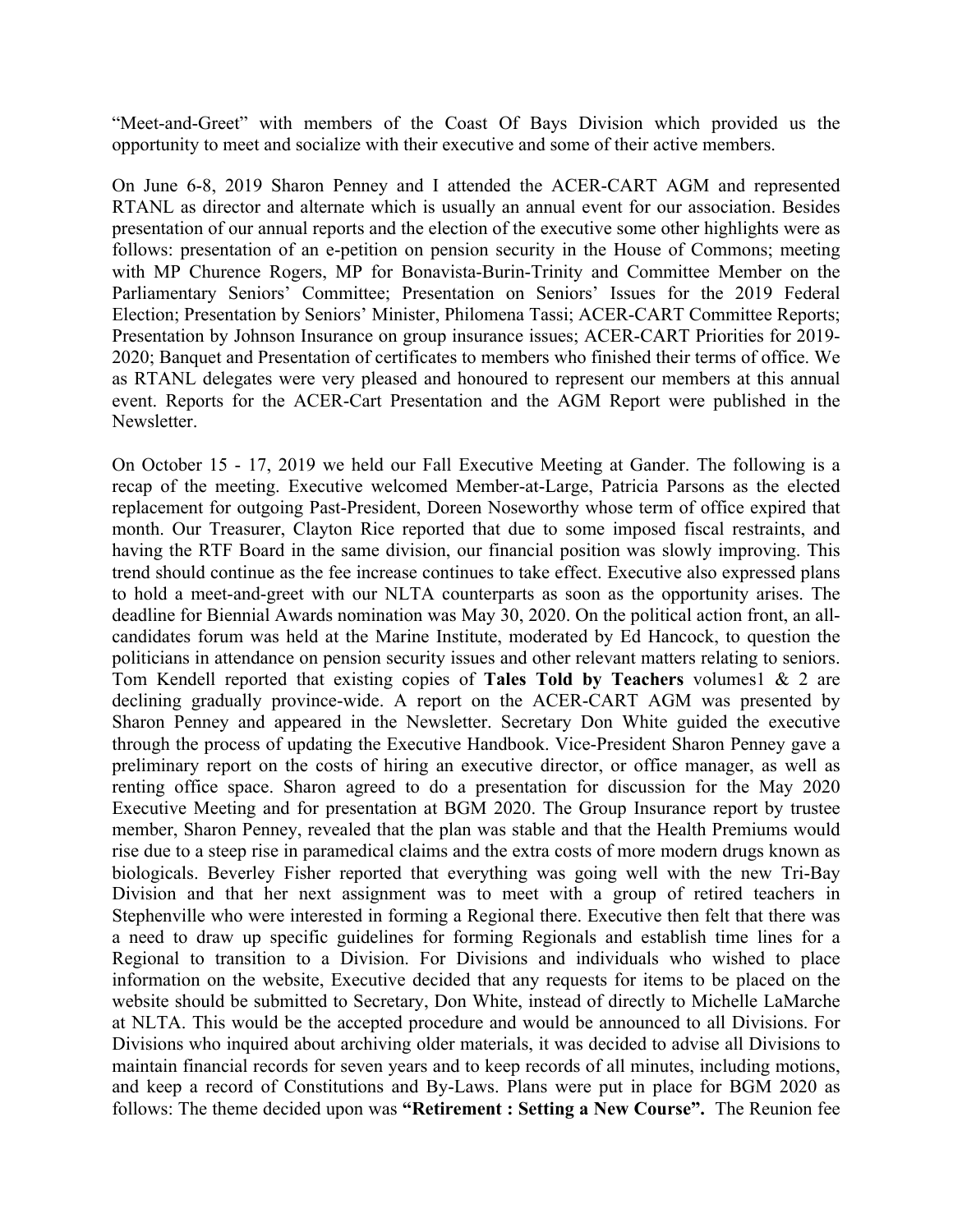was reduced to \$30.00 per person and further plans would be made by the host, Western Division Executive and Provincial Executive prior to and on the two to three days prior to and immediately before BGM. Provincial Executive was very pleased to take some time away from our meeting to hold a discussion with Central Division Executive and later host a dinner "Meetand Greet" with their Executive. This is a practice which has become a regular occurrence whenever and wherever Provincial Executive meets in any of our 8 Divisions. RTF Chairperson Geraldine Wall gave a verbal report of activities in Western Division re the Foundation. At the last meeting/luncheon, \$30,000.00 had been distributed to various charities for children bringing the grand total since 1987 to over \$400,000.00. All Provincial Executive members congratulated the RTF team on another successful year and the exceptional media coverage which certainly highlighted the work of the Foundation. In his Nonagenerian Report, Secretary, Don White reported that the sending of all birthday cards had been done up to the end of October. If any Executive members know of retired teachers who should be added to this list, please inform Don. An updated list will shortly be forwarded to all Executive members. Don also reported that the December Newsletter is a work in progress and articles are welcomed. Regarding the request from the Teachers Pension Plan Corporation, Executive recommends that all Members complete and submit the Beneficiary Form to the Corporation. The Retired Teachers Foundation (RTF) will not be holding an election of officers at BGM. Central Division will be asked to select members from their Division to make up the RTF Board of Directors until next BGM. The duties of our current Treasurer, Clayton Rice, were determined to be very cumbersome and time consuming for one person to handle. As a result Secretary, Don White, took over the tasks of Honour Roll and the In Memoriam list and Vice President, Sharon Penney and Member-at-Large, Patricia Parsons took on the tasks of Address Changes, Changes to the Data Base and New Members. As a further cost-saving measure it was decided to ask Executive Members to represent RTANL President at various Division Functions instead of relying on the President to travel long distances with overnight stays when he/she can be represented by the closest Executive Member. Also, Executive further decided on a motion, to invite Division Presidents to meet with Provincial Executive on the day prior to BGM to help make the meeting with Division Presidents more convenient. Executive also felt that there would be further discussion on the future format of BGM's at our May 2020 meeting. In preparation for BGM, President, Albert Legge will invite Members from the divisions to form a nominating Committee which will appear in the December Newsletter. The site of the next Executive Meeting was set for Clarenville, in the Tri-Bay Division.

On November 5, 2019 I attended the Newfoundland Public Pensioners Association AGM at Holiday Inn, St. John's and brought greetings on behalf of RTANL. I also took part in their business discussions on November 6th and shared in the presentations and discussions.

I attended the Con Tri Division Christmas Banquet on November 26, 2019 and brought greetings on behalf of Provincial Executive. I also accepted a donation to the RTF from the Treasurer of Con Tri and forwarded it to the RTF.

On February 4, 2020 I joined with Secretary, Don White, and Treasurer, Clayton Rice, as we hosted several of our local NLTA Staff to a luncheon at Merlo's Inferno Restaurant. The occasion gave us an opportunity to thank NLTA President, Dean Ingram and his staff for all their assistance and cooperation they display in all that they do for us at RTANL.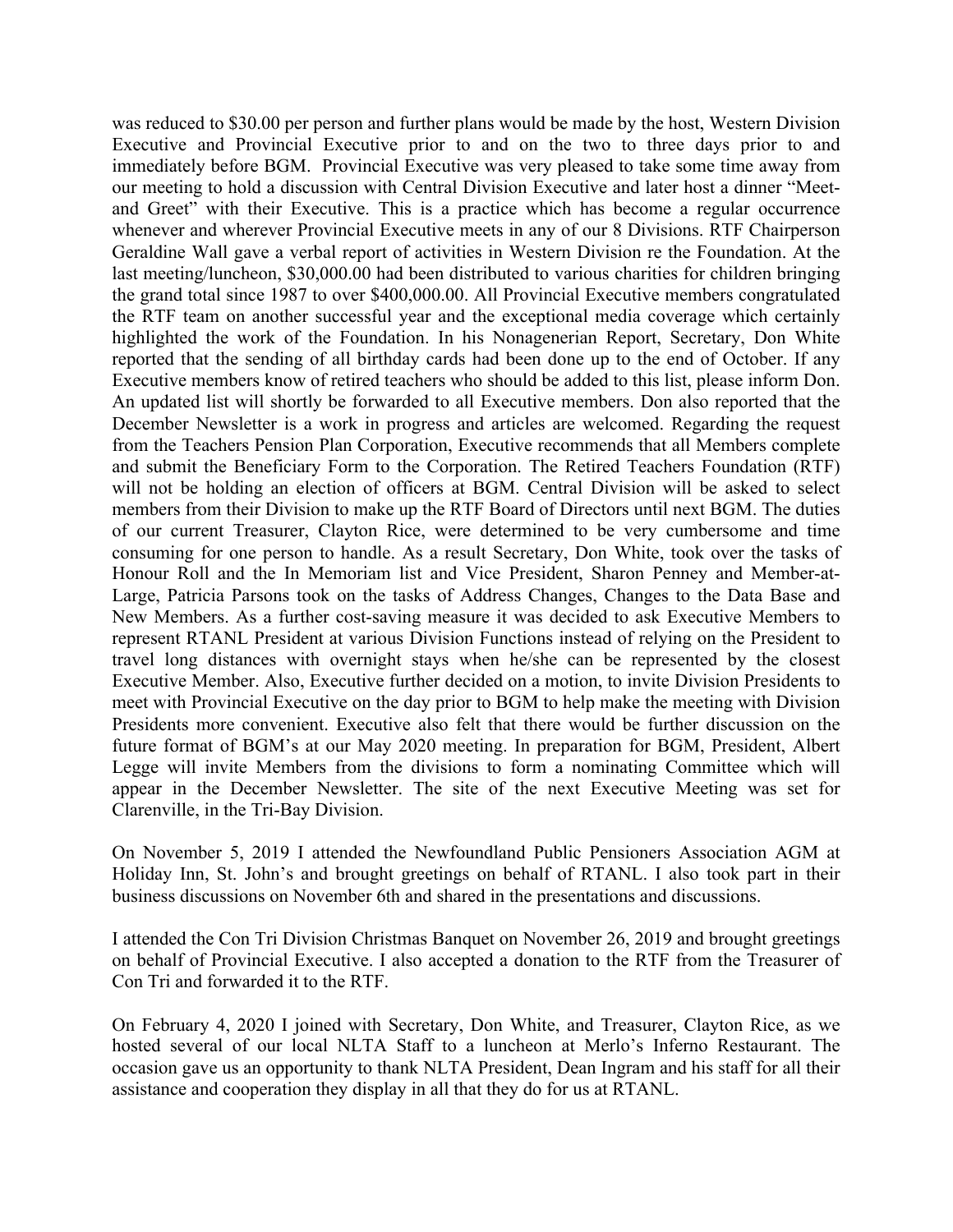On February 17, 2020 I was contacted by NLTA President to ask our members to take an active part in The Newfoundland Teacher's Association Post Card Campaign – Class Size and Composition. I emailed Executive Members, Division Presidents and asked to have members contacted to take part in the campaign. The post cards were submitted to the various schools and returned to NLTA to be sent to the Department of Education.

On March 11, I submitted my RTANL performance report to Marg Urquhart of ECRTO and to ACER-CART outlining our plans for spring and summer.

In the aftermath of one of the worst snowstorms in our history with its resulting lockdowns and province-wide impacts following the January 17th "Snowmageddon", our lives became even more seriously impacted with the March 11th Covid 19 pandemic and resulting lockdown. The effects of the pandemic protocols led to immediate cancellation of all division, provincial, and national events involving RTANL, including ACER-CART and ECRTO events. All face-to-face gatherings were put on hold and all planned events were either postponed or re scheduled to take place in a new digital format like Zoom. with other business conducted through email contact. We were rapidly immersed into the digital age as a means of conducting all our RTANL affairs. From that date, on all fronts, all our meetings and events would be held in a digital format, like Zoom, for the foreseeable future.

On March 17, 2020 I received an email from Marg Urquhart about the sweeping changes resulting to the responses by our national and provincial authorities surrounding COVID-19. Replies were received from Bill Berryman, Alyson Hillier, June McNairn and me outlining our concerns and actions.

On March 20, 2020 I received an email from ACER-CART President, Bill Berryman, cancelling the ACER-CART AGM in Ottawa and scheduling the meeting for a conference call on June 5th at 12:30 NL time with reports to be submitted by May 15, 2020.

On April 15, 2020 we held a Table Officers' meeting to prepare for our first attempt at an Executive Zoom meeting scheduled for May 5th, 2020.

In my report to ACER-CART on the effects of Covid 19 on our organization on April 17, 2020 I disclosed that the following suggestions were emailed to Division Presidents: (a) members continue to communicate through telephone calls, email, texting, etc. We encourage members to join our email network, (b) our Newsletter will continue but only by online publication, (c) Division Presidents are encouraged to meet and stay in touch by Zoom, (d) all Divisions are advised to postpone all planned face-to-face gatherings, and (e) encourage all members to follow all Government guidelines

Our very first Provincial Executive Zoom meeting convened on May 5, 2020 at 1:30 pm with all members in attendance. Except for a few of us who were in dire need of some emergency "hair care" the meeting proceeded normally and the following major points emerged: On motion it was decided to cancel the 16th RTANL BGM and Reunion scheduled for October 6-8, 2020 at Corner Brook. All arrangements that had been made to date would be cancelled by written notification. Secretary, Don White arranged to post the cancellation notice on our website. It was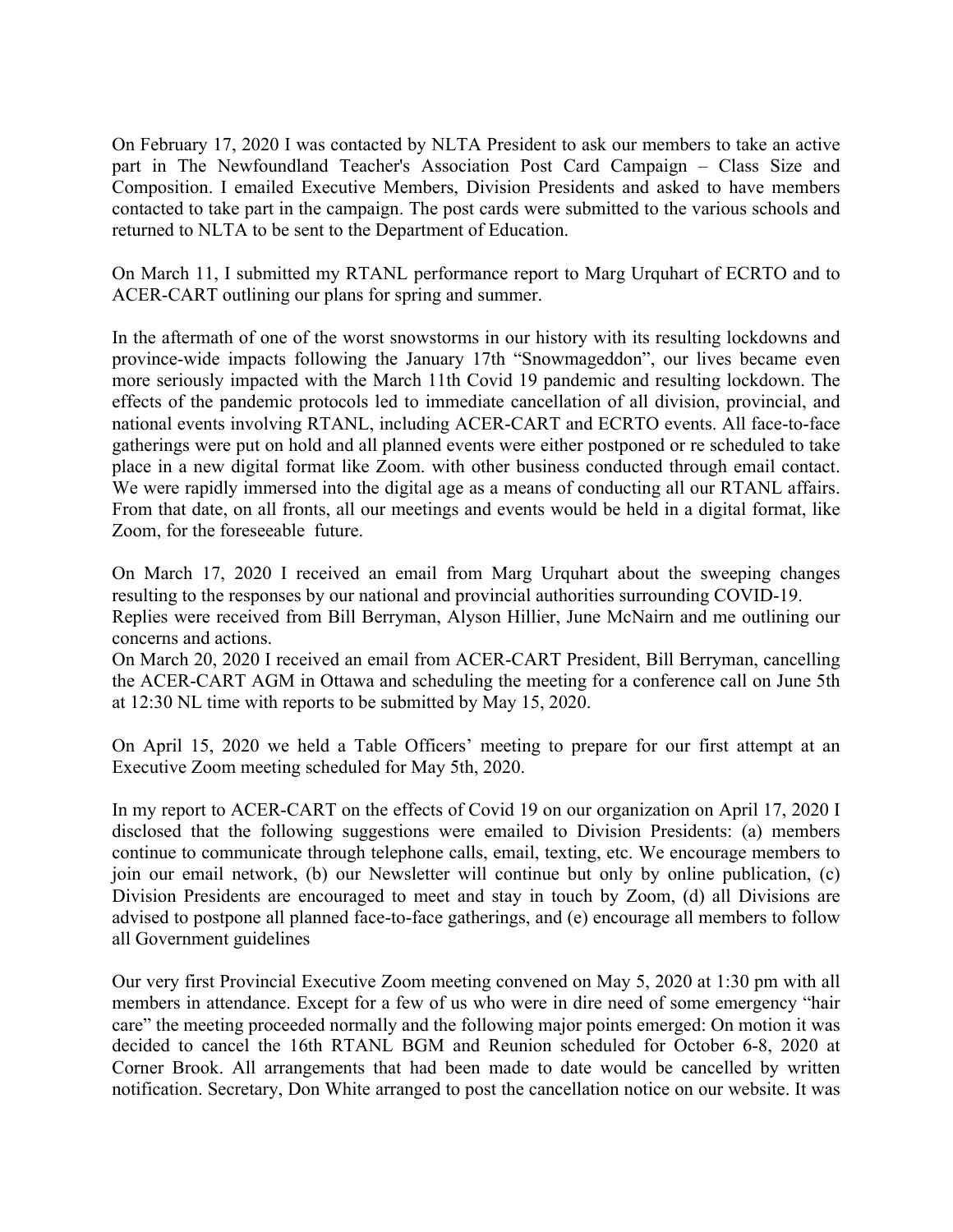agreed that the draw for the Foundation sale of tickets would go ahead as scheduled in October and Chairperson, Geraldine Wall would arrange that at their directors meeting later in May. Some discussion took place on a possible format change for future BGM's that was presented by Vice-President Sharon Penney and Executive Members were asked to peruse this presentation for further discussion at the October Executive Meeting. It was decided that the Biennial Awards Committee would continue its work with all the applications being forwarded to Chair, Sharon Penney. The Nominating Committee, chaired by Don Case, would be informed to continue as usual (with a possible date change) until a decision to re-schedule the BGM was made. On motion it was then proposed and carried, that since the October 2020 BGM/Reunion has been cancelled, the present Provincial Executive shall hold office until another BGM can be safely held and a new Executive is elected. Since our present by-laws do not address situations such as the present Covid-19 pandemic, we need to make the necessary changes at our next BGM. The June Newsletter is on schedule and would contain as much information as we have available regarding the recent changes regarding BGM and other relevant matters. With the current lockdown it may not be possible to send out the hard copies as NLTA staff are working from home. Sharon Penney presented a report on the cost of hiring an Office/Executive Manager and the report was set for discussion at our October 2020 meeting. Sharon Penney is also representing the RTANL on the MUN Faculty of Education 100th Anniversary Celebrations along with Karen Goodnough and meetings are planned but the event is being delayed due to Covid 19. There were certain concerns expressed by members regarding the charging of extra dispensing fees for long term prescriptions and members are advised to check with their pharmacies. Health Insurance Premiums saw an increase of 16% over last year and Trustee Member Sharon Penney explained why the increase was so high this year. The report details are usually carried in the Newsletter. Marie-Beth Wright has been offered the opportunity to submit a series of accounts in our Newsletter on her research into the pathways and experiences of teachers in the province from 1945 - 1969. Her first article is due to be published in the June Newsletter.

Member-at-Large, Beverly Fisher suggested that the name of the Committee on which she publishes regular reports be changed from the current'Benefits Committee'. Beverly also highlighted the fact that it was unfortunate that the Covid-19 pandemic had put a "hold " on our "Boundaries" meetings just when the momentum was building. The next Executive Meeting was set for October, 2020.

On June 5, 2020 Vice-President, Sharon Penney and I attended (via Zoom) the ACER-CART AGM. On behalf of RTANL I presented my report under the following headings: Federal Concerns, Provincial Concerns, Main RTANL Activities since Last ACER-CART AGM and Other Pertinent Information. My full report is printed in the December 2020 Newsletter. The report from the ACER-CART AGM was compiled by Sharon Penney and it is also printed in the December 2020 Newsletter. Both these reports illustrate the extent that RTANL members are represented provincially and nationally and the benefits we all share by being part of this national organization. This annual event is attended by the RTANL President, as Director, and Vice-President, as Alternate. Since the pandemic all AGM's are being held virtually.

On September 30, 2020, due to cancellation of the BGM, I met with Vice President, Sharon Penney to open the envelope to reveal the Biennial Award winner for 2020. ( Don White). We also discussed the reports and other items to include as we planned for the upcoming Executive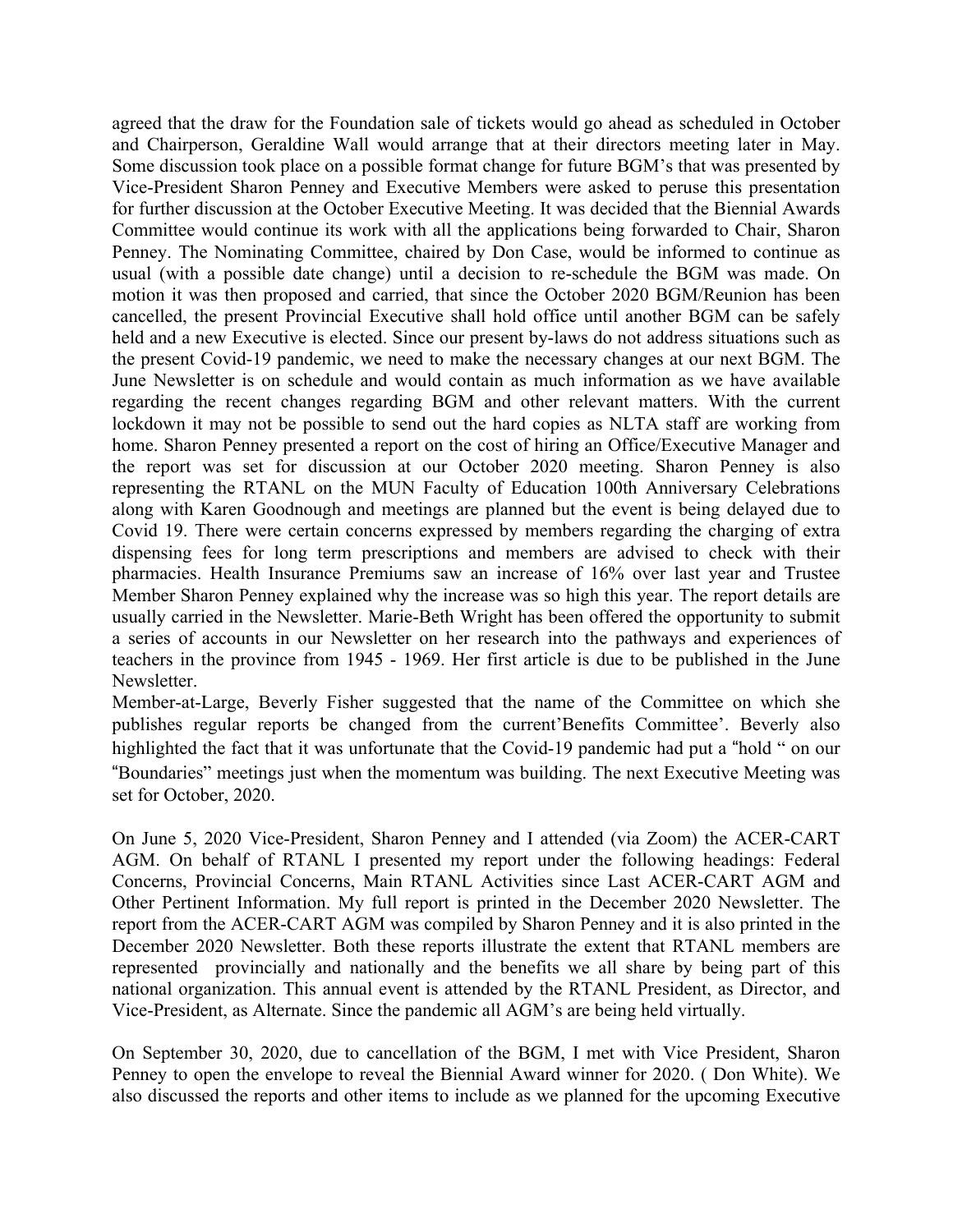Zoom Meeting on October 13. It was not decided when the award would be presented because of the limit on the size of indoor groups. Don would be advised of his award at the upcoming Executive Meeting. We plan to present the award whenever we can arrange a suitable gathering.

On October 13, 2020 the Fall Executive Meeting convened (via Zoom) at 1:30 pm with all executive members present. The Treasurer's Report indicated that generally revenues were up and, as a result of the pandemic restrictions on meetings and travel, expenses were down. As a result we were able to approve the sum of \$20,000.00 be placed in a GIC and Executive voted to donate the sum of \$4000.00 to the Retired Teachers' Foundation. An audit of the Financial Report would be done in time for the BGM. The RTF executive was able to hold two face-toface meetings while practising social distancing as they completed their yearly agendas. The RTF report is published in the Newsletter. RTF Chair, Geraldine Wall was thanked by Executive for all the work completed by the board under such conditions imposed by the pandemic. In answer to a request from one of the Division Presidents, all Division presidents were further advised to conduct all meetings virtually and to follow all Provincial Health guidelines.

For our BGM, directions to the Nominating Committee were given as follows: Nominations should be sought for FOUR Table Officers namely: President, Vice President, Treasurer, Secretary, PLUS a number of Members-At-Large. The Committee would also seek **(from** 

**Central Division as previously decided)** Directors for the Retired Teachers' Foundation. The

Nominating Committee's Report should be forwarded to the Provincial President by March 19,

2020. **The deadline for Resolutions to the May 21, 2021 BGM is March 19, 2021. There will be no Resolutions from the floor. Such Resolutions shall be forwarded to the RTANL President.** A preliminary report was presented by Vice-President Sharon Penney on the hiring of an Office Assistant/Manager. The report would be finalized and prepared for presentation to BGM at the March Executive Meeting. Regarding the 100<sup>th</sup> Anniversary Celebrations of MUN Faculty of Education, the events planned have been postponed until the spring of 2022. Updates and details on these events would appear in the Newsletter. Marie-Beth Wright has submitted her first instalment for the December Newsletter. The Retired Teachers' Foundation would continue after BGM with a new board consisting of FIVE members from Central Division. By-Law changes will be passed at next BGM to reflect all new changes. Further RTANL By-Law changes in response to Covid 19 are being prepared for publication in the December Newsletter and will be passed at the May BGM. The Honour Roll will appear in the December Newsletter and be included in the BGM information package. Birthday cards are sent to all nonagenerian members (90+) as their birthdays occur. We are asking all members to contact Secretary, Don White, of any member approaching the age of 90, with their name, address and date of birth. Reports from the Coalition on political action issues and from our Group Insurance Trustees were presented and all relevant details are published in the Newsletter and on the website. The Benefits Committee was renamed the **Benefits and Wellness Committee** and it is headed up by Member-at-Large, Beverly Fisher. The sale of Tales Told By Teachers is continuing and the numbers available are gradually dwindling. A couple of new Guidelines were reworded: Financial Guidelines for Divisions deleted the words "*paid to Divisions who will remit 50% to the Provincial Treasurer",* and Guidelines for Regionals Becoming a Division on motion was changed to add **"***that all newly formed Regionals remain as Regionals for a year before making a request to the Provincial Executive for Division status***"**. Due to increasing issues with the Treasurer's computer shutting down it was passed on motion "That a new laptop be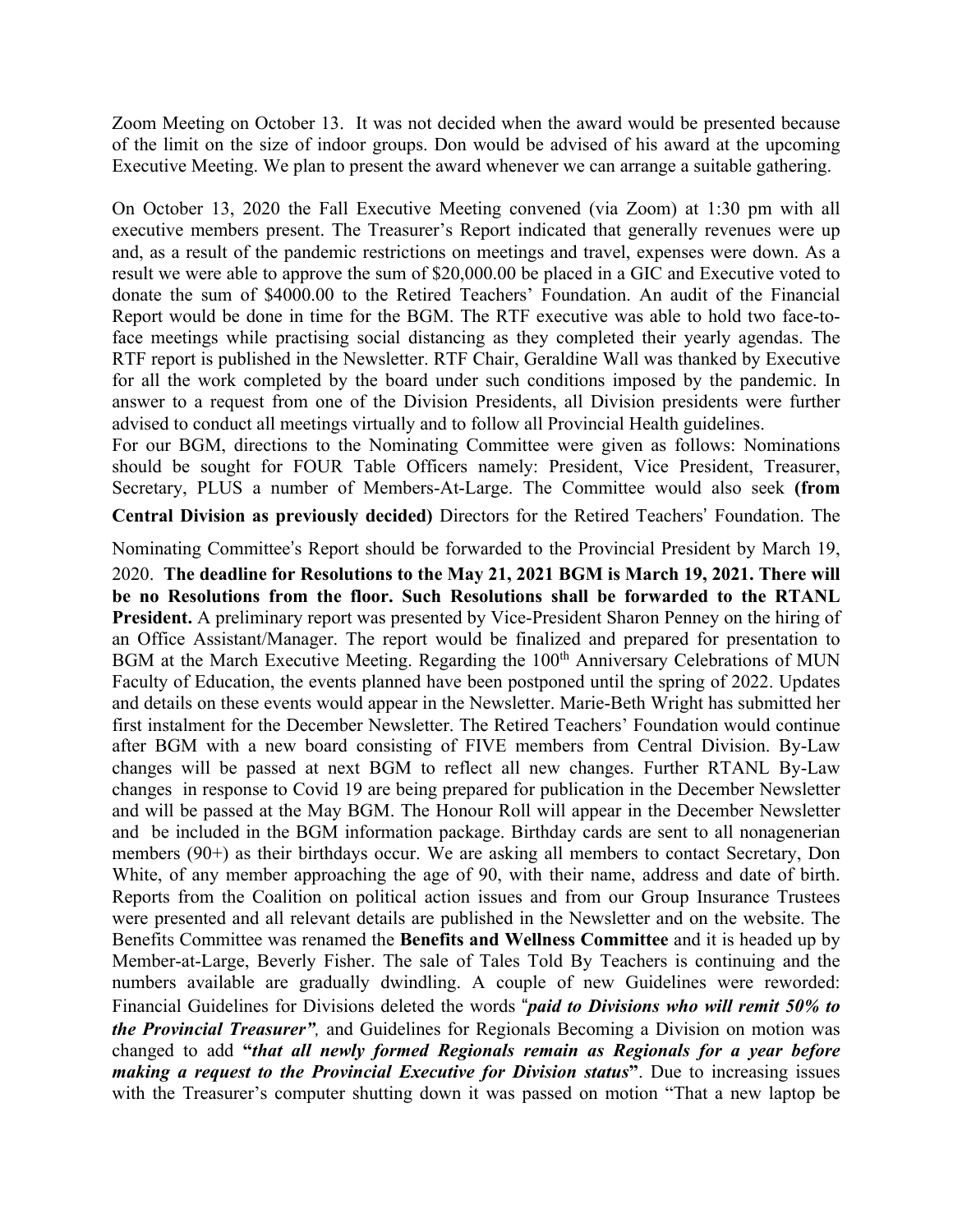purchased for the Treasurer". It was further decided to make available to Division Presidents and other members, information regarding proper protocol for Zoom Meetings. This information would be made available prior to each meeting. The next Executive Meeting was set for March 25th, 2021 (via Zoom).

On October 15, 2021 I, along with Treasurer, Clayton Rice, attended the NLPSPA AGM by ZOOM. Vice-President Sharon Penney was also registered but was unable to attend due to a personal family emergency. After discussions following that meeting it was felt that RTANL Executive should look at the possibility of holding our upcoming BGM in similar fashion. We discovered that there was available a digital services company who could assist us in hosting the BGM. Clayton and I made a few inquiries over the next few months.

Around mid November we were contacted by NLTA regarding their upcoming Pre-Retirement Seminars which would also be presented virtually over five different meetings between November 2020 and January 2021. Some inquiries were made and it was discovered that due to the change to virtual format, regional meetings would not take place and it could no longer be left to the Divisions to do the presentations. As a result the Table Officers put together a comprehensive presentation through a series of emails and then presented the newly minted presentation at each of the Pre-Retirement Seminars. The Pre-Retirement Presentation was then adopted for use for succeeding years and would be updated should any changes occur. It was also felt that the Table Officers would take over this role for future seminars to maintain a degree of consistency, especially if the seminars continue online.

During January and into February our Table Officers held a few telephone and email communications regarding the format of our BGM. We were still a little unsure of the format put forward at our Fall Executive Meeting and we felt that it would benefit more of our members if we could open the registration to more of our members. We approached a digital services company and inquired about the numbers of participants that could be accommodated at a Zoom meeting. When we discovered that a meeting could be arranged with up to 100 or more in attendance we asked the company to submit a proposal. We scheduled a Table Officers Zoom Meeting for February 25 and prior to the meeting we received a proposal from Newfound Marketing advising us that they would be able to co-host our BGM. The proposal was then ratified by Executive by a unanimous vote, thereby enabling us to open our BGM registration to all RTANL Members. In the ensuing days we developed a revised BGM Registration form and, with the assistance of Michelle LaMarche at NLTA, we were able to send the registration form to as many of our members as could be reached by sending emails to all Division Presidents, emailing them to the newsletter list, placing the registration form on the RTANL website and sending hard copies to all members who opted for direct mail contact. The registration process would take place by emailing the information to NLTA and copies going to the Table Officers.

On January 26th, Vice-President Sharon Penny and I attended a Zoom Meeting of ECRTO Members of ACER-CART in which we updated the progress of RTANL and discussed a Health Survey on vaccinations available to seniors. Reports from other members were also presented as a lead-up to the ACER-CART March teleconference. Meeting host, Marg Urquhart, emailed a report of the meeting to all members on March 9th.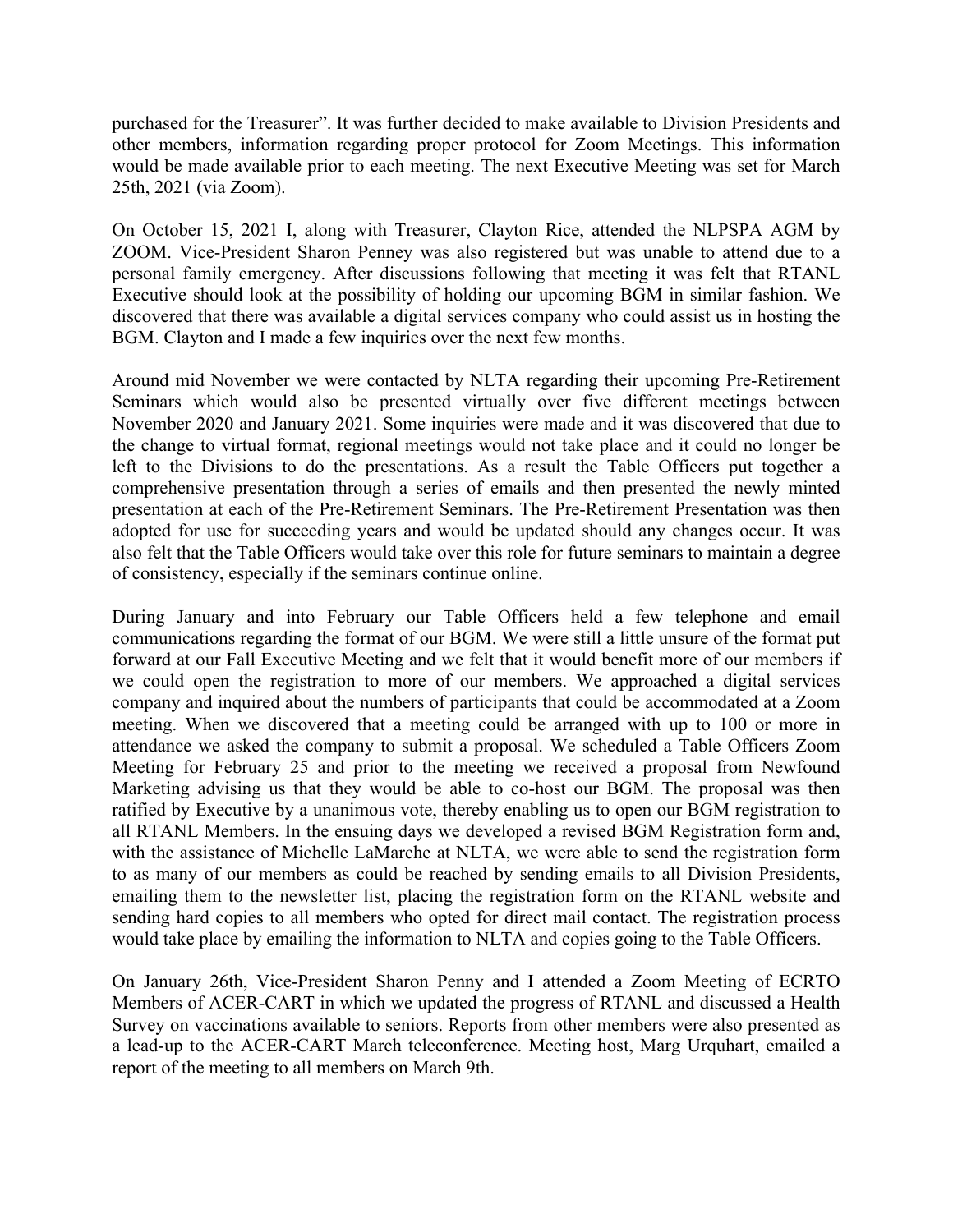These past few weeks have consisted of a steady stream of email messages, telephone calls and Zoom meetings as the Executive has been putting together the materials and agenda for the 16th Biennial General Meeting on May 13th to be held virtually. The workload has been very timeconsuming, and at times, stressful, for us on the Executive Board. I would like to add that, besides all of our Executive Meetings, Table Officers' Meetings and the other routine business items associated with RTANLon a daily and monthly basis, I have personally handled in excess of one thousand pieces of correspondence in the form of emails and telephone calls, during my term of office. My full report is available on our website under "Publications". I have summarized my report as follows:

In summary I would like to highlight the following accomplishments of the past two years:

- 1. We have increased email distribution of the newsletter and expanded circulation as more members submit their email addresses.
- 2. We have updated our website and made it more relevant and user-friendly for our members.
- 3. We have improved member access by requesting members to submit their email contact information as we continue to place more important announcements and updates on the website.
- 4. We have continued to make the website, along with the Newsletter, the primary means by which we exchange information.
- 5. We have encouraged Divisions to increase their social media presence to their members as a means of improving communication with their members.
- 6. We have greatly increased the amount of electronic communication between executive members, members of the divisions, and all RTANL members as well as with ACER-CART and ECRTO. Additionally we have improved communications with our coalition partners and other seniors' groups. For the past year we are grateful that we have the electronic communication systems in place which have enabled us to respond to the needs of our members throughout the lockdown.
- 7. We have maintained liaison with our national organization, ACER-CART, as well as our regional committee, ECRTO, as we advocate for improvements for our retired teachermembers, nationally, regionally and provincially. We meet with ACER-CART at their BGM the first week of June on a yearly basis. This past year, 2020 the meeting was held virtually and the 2121 meeting will also be held virtually. The ERCTO Committee meets once every 2 years, usually in the fall but the 2020 meeting was delayed and held virtually in March of 2021.
- 8. Through our association with the Coalition we have advocated for improved benefits for our members on a provincial level and also federally through face-to-face meetings and townhall meetings, with our local MHA's and MP's, to make them aware of the concerns of our members throughout the province. Two Executive Members attend all Coalition Meetings and they keep us informed of all issues that affect the benefits that seniors receive and are entitled to receive.
- 9. We have compiled a comprehensive report for use at NLTA sponsored Pre-Retirement Seminars. When the NLTA decided to do their Pre-Retirement Seminars in November 2020 to January 2021 virtually, the Table Officers were caught off guard because usually these presentations were done by a number of branch presidents at face-to-face meetings. After several email exchanges and several hours of research we were able to put together a